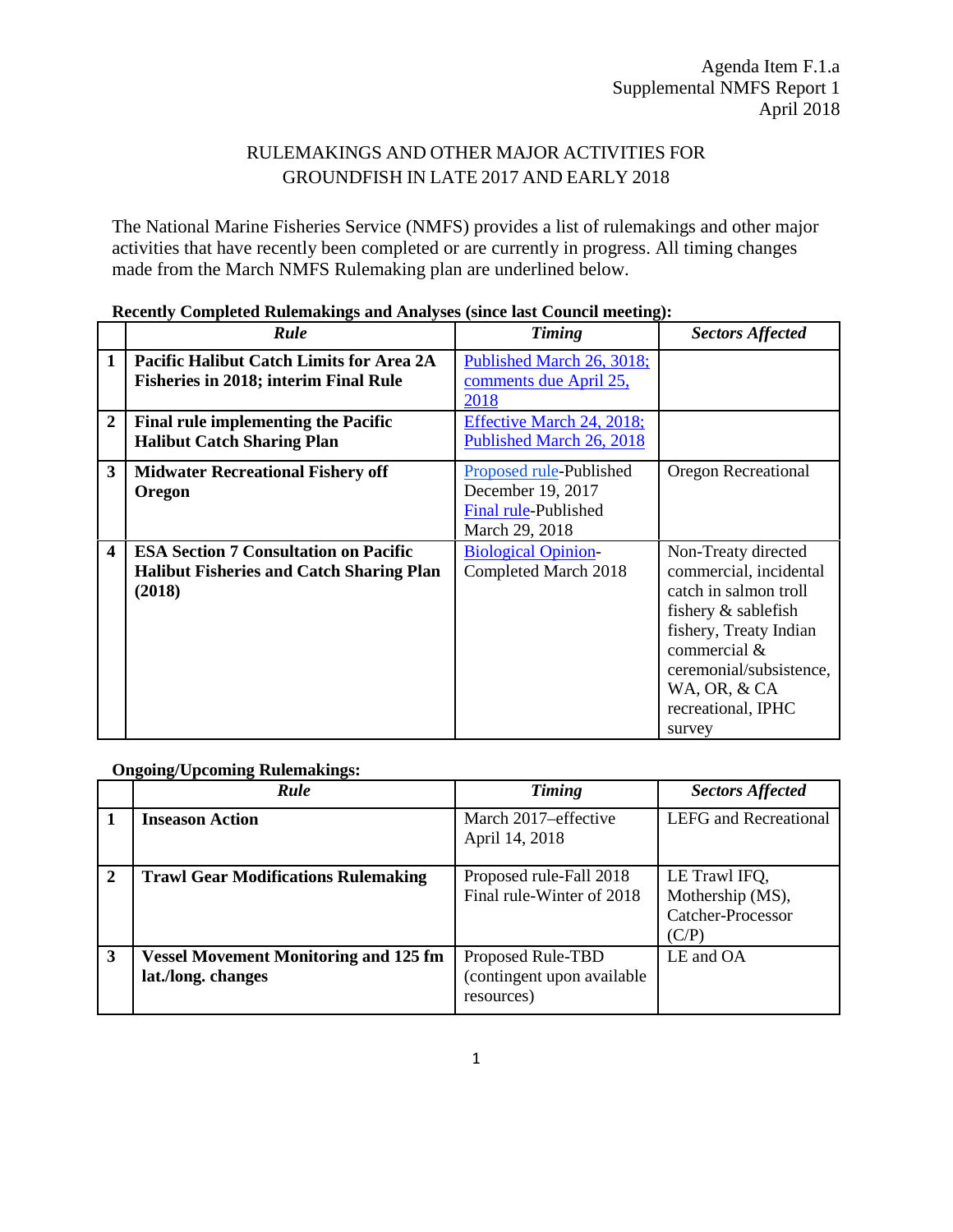|                         | Rule                                                                                         | <b>Timing</b>                                                                                                    | <b>Sectors Affected</b>                          |
|-------------------------|----------------------------------------------------------------------------------------------|------------------------------------------------------------------------------------------------------------------|--------------------------------------------------|
| $\overline{\mathbf{4}}$ | <b>Amendment 26 Blackgill Rockfish and</b><br><b>Minor Slope Rockfish South Reallocation</b> | Proposed rule-TBD<br>Final rule-TBD<br>(contingent upon available)<br>resources)                                 | Shorebased IFQ<br>Program, LEFG and<br><b>OA</b> |
| 5                       | <b>Pacific whiting tribal allocation</b>                                                     | Proposed Rule-Published<br>January 24, 2018;<br>comments were due<br>February 23, 2018<br>Final rule-Spring 2018 |                                                  |
| 6                       | <b>Electronic monitoring-whiting and fixed</b><br>gear                                       | Proposed rule-Published<br>November 22, 2016<br>Final rule-April 2018                                            | LE Trawl and fixed<br>gear                       |
| $\overline{7}$          | Electronic monitoring-bottom trawl and<br>non-whiting midwater trawl                         | Proposed rule-June 2018<br>Final rule-September 2018                                                             | LE trawl                                         |
| 8                       | <b>Catch Share Program Follow-On Actions</b>                                                 | ongoing                                                                                                          | LE Trawl                                         |
| 9                       | <b>EFH/RCA Action</b>                                                                        | ongoing                                                                                                          | LE trawl                                         |

## **Major Activities (Recently completed and ongoing):**

|                         | <b>Activities</b>                                                                                                  | <b>Timing</b>                                                                                                                             | <b>Sectors Affected</b>                                                           |
|-------------------------|--------------------------------------------------------------------------------------------------------------------|-------------------------------------------------------------------------------------------------------------------------------------------|-----------------------------------------------------------------------------------|
| 1                       | Trawl Gear EFP (2018)                                                                                              | Began January 1, 2018,<br>additional open enrollment<br>from March 14-March 31,<br>2018                                                   | LE Trawl (IFQ)                                                                    |
| $\overline{2}$          | 2017-2018 EFP - Emely/Platt                                                                                        | 2018 Renewal-January 2018                                                                                                                 | LE and OA Fixed<br>Gear                                                           |
| 3                       | 2017-2018 EFP - TNC et al.                                                                                         | Ongoing                                                                                                                                   | LE and OA Fixed<br>Gear                                                           |
| $\overline{\mathbf{4}}$ | <b>Trawl Cost Recovery</b>                                                                                         | Most recent notice with fee<br>percentages published<br>December 29, 2017; Fee rate<br>adjustment notice published<br>December 26, 2017   | LE Trawl IFQ, MS,<br>C/P                                                          |
| 5                       | <b>Salmon ESA Section 7 Consultation for</b><br><b>Groundfish FMP</b>                                              | Completed December 2017;<br>Council discussing mitigation<br>measures during 2019-20<br>harvest specifications and<br>management measures | LE Trawl IFQ, MS,<br>C/P, Tribal, Open<br>Access                                  |
| 6                       | <b>ESA Section 7 Consultation on Eulachon</b>                                                                      | To be completed May 2018.                                                                                                                 |                                                                                   |
| 7                       | <b>Seabird ESA Section 7 Consultation for</b><br><b>Pacific Halibut Fisheries and Catch</b><br><b>Sharing Plan</b> | -Biological Assessment to<br>USF&WS in Fall 2017<br>-Biological Opinion from<br>USF&WS January 2018                                       | Non-Treaty directed<br>commercial,<br>incidental catch in<br>salmon troll fishery |
|                         |                                                                                                                    | -mitigation measures under                                                                                                                | & sablefish fishery,                                                              |